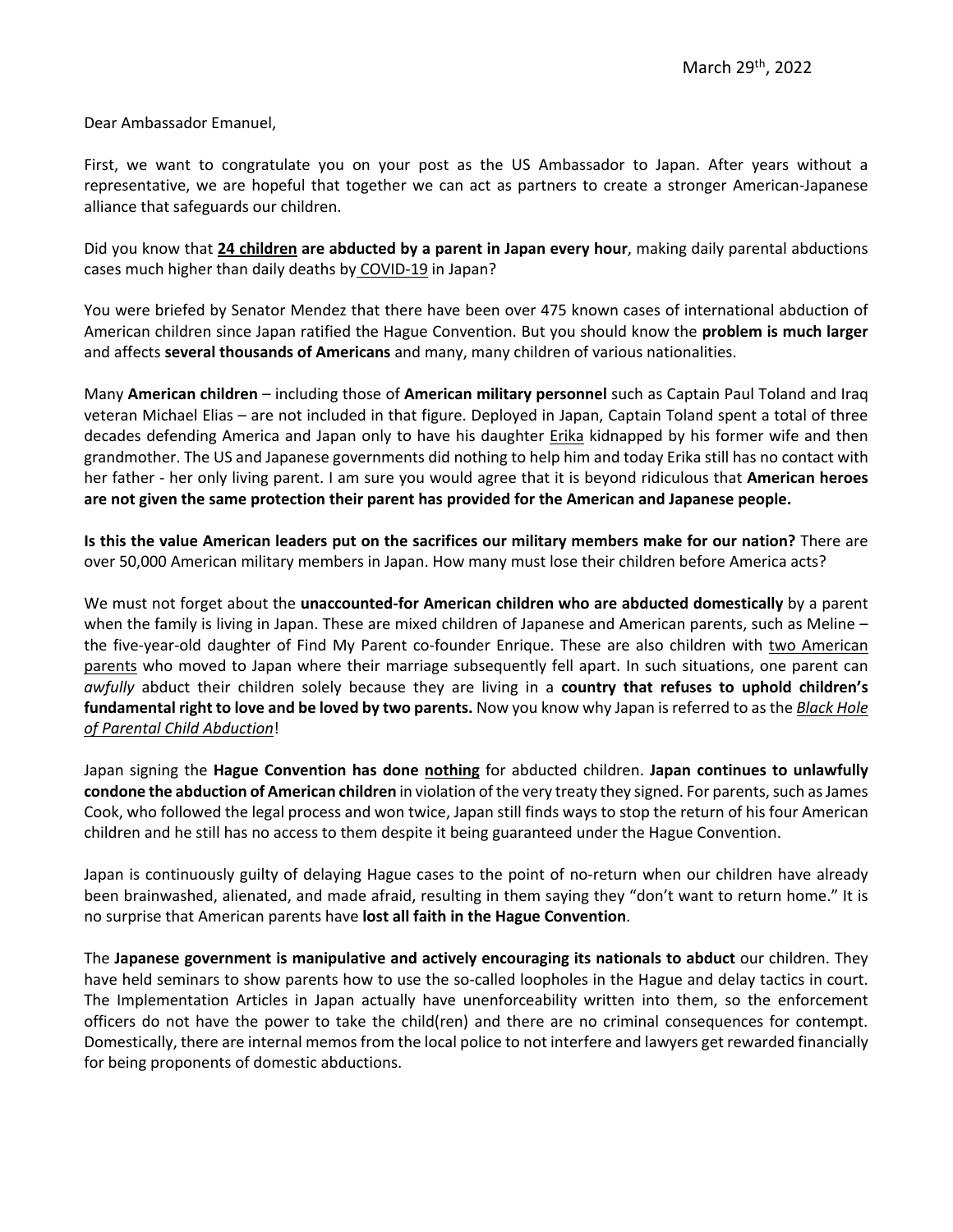The abduction of children is facilitated by the US's failure to apply **the Goldman Act** – the very law designed to pressure countries such as Japan to uphold the agreements they have signed and to return our children home. Japan knows this all too well. In 2017, the now Prime Minister Fumio Kishida even stated that 'until now, there is not a single example in which the U.S. applied Goldman Act sanctions toward foreign countries.' Undoubtedly, our failure to implement our own laws has enabled Japan to continue its encouragement and protection of abductors.

The Japanese MoFA will not even provide embassies with the information they need to check on the well-being of abducted American children, leaving the parent with absolutely no information about their own children.

While Japan refuses to return abducted American children or extradite abductors on the FBI most wanted list, **our leaders have gladly handed over our American national heroes when Japan demands it**. How is it that America extradited US Army Special Forces veteran Michael Taylor and former Green Beret Peter Taylor to a Japanese legal system with a 99% conviction rate, yet we cannot get our own children back? **Why is Japan not returning our innocent and helpless children who were illegally abducted?**

Lisa, the brave young American woman who reached out to your staff at the Embassy has gone through the nightmare of being abducted by her mother at the age of 12. Told lies since then, it was not until a decade later when she watched a video about parental abduction online that she realized what had happened to her. Now 24, she had to find her father without her mother's knowledge and now is trying to rebuild a relationship with him. Luckily, she still speaks English. Find My Parent co-founder Enrique has recently been given access to his daughter - not because of the efforts of the US Embassy or government - but because his ex-wife finally realized it was in their daughter's best interest. Now he is tasked with teaching his 5-year-old daughter English so she can communicate with her own father. **Both Meline and Lisa's lives would have been very different had the US stood up for them.**

It is abominable that Japan calls the United States its **closest ally while openly encouraging the kidnapping of American children**. The Japanese attack the innocent and most vulnerable Americans with zero repercussions from the United States or the rest of the world.

**We count on you, Ambassador Emanuel, to proactively stand up for American children**. Our children deserve the best upbringing possible and not one filled with poverty, mental health problems, bullying and a general feeling of hopelessness. These children lose half of their identity, culture, and extended family overnight. Waiting for them to become adults and reunite with their parent is not a solution either. **Their lives and well-being are not puzzles that can simply be put back together**. Some children never see their parent again.

A **top and immediate priority** for your tenure at the Embassy must be to pressure Japan to

- 1. Honor its obligations as a signatory of the Hague Convention,
- 2. Honor custody orders of the child's country of residence,
- 3. Provide American parents with information about their children in Japan, and
- 4. Reconnect children and their American parents.

By doing so, you would not just be helping thousands of American children but also the estimated **210,000 children** of Japanese, European, Australian, Canadian, British, and Korean parents abducted **each year**.

**Japan's blatant disrespect for American authority and the rights of our citizens must stop** and you – as a father of three children – are in a unique position to push for that change. We know from our relationships with politicians in other countries, and Japan, that the U.S. can resolve this issue permanently for every nation in the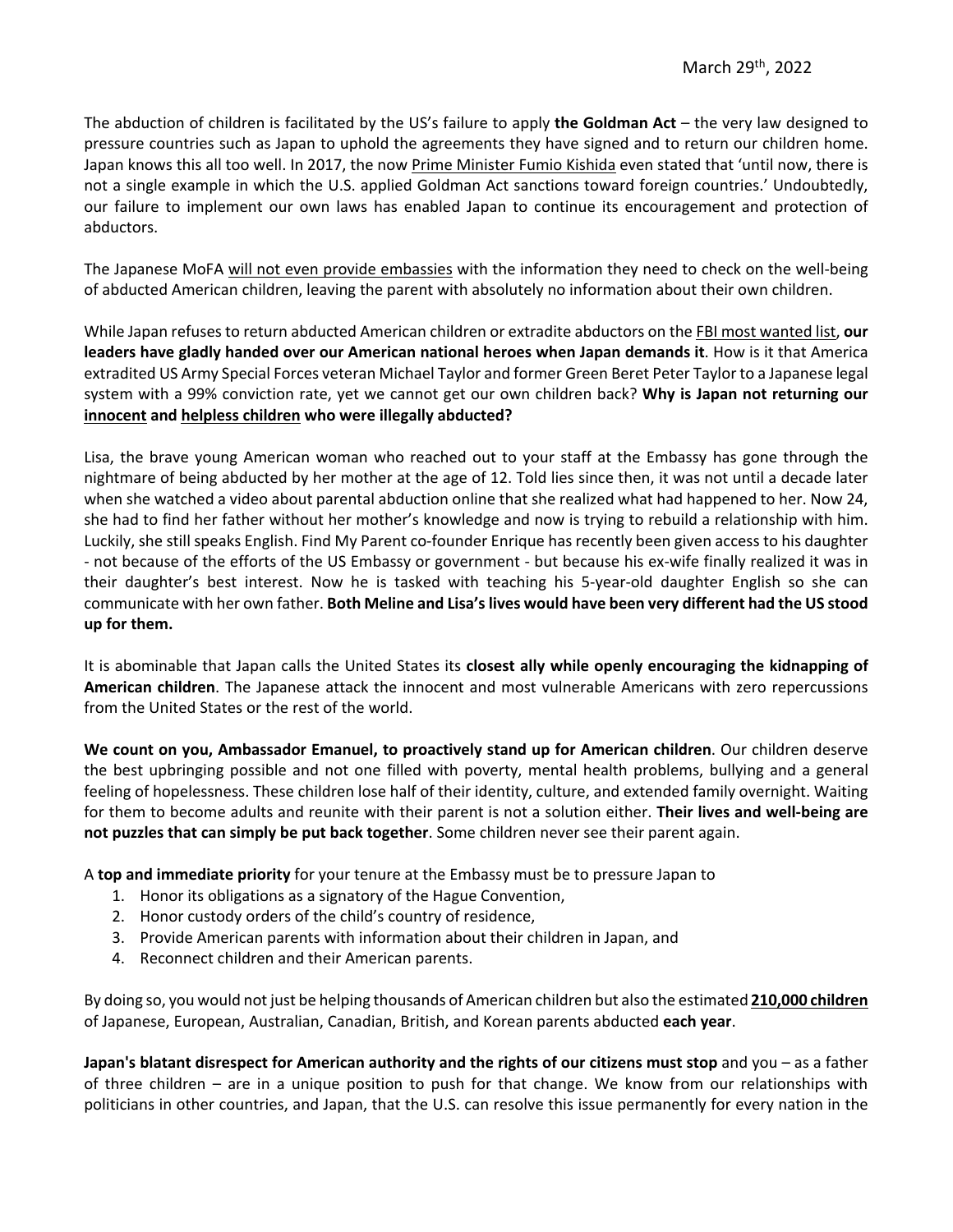world. As a group of abducted children, left-behind parents, and advocates, **we are ready to work with you to make a lasting impact** on the lives of American and Japanese children.

The task at hand may be challenging and complex, but success will be rewarding. It will not only improve the lives of thousands of children who are suffering from divorce, abduction and their effects but it will also mean a stronger, more productive and happier society in Japan. As Ambassador, you would leave **a lasting legacy on Japan**, its families and US-Japanese relations.

We hope to work closely with you and your team to create this positive change and believe you can start working towards that by:

1 **Requiring an update from the State Department and Japan Central Authority regarding the status of all access cases** and demanding immediate access for parents that have been denied, in accordance with 'comity' and treaty agreements. Per the Hague, **a parent is guaranteed access with their child(ren) no matter the status of litigation**. 2 Write a **letter to the Japanese Joint Custody Parliamentary League and Prime Minister Fumio Kishida**  advocating that domestic and international abduction should be considered crimes and that joint custody is in the best interest of the child.

3 Request the Japanese government to share an **action-oriented timeline** of steps it will take to address the abduction of American children and **actively follow-up** on progress made.

4 Consider **meeting with local politicians** in Japan, such as Dietary members **Yukiko Kada, Masahiko Shibayama, Hideki Makihara and Mitsuo Mitani,** who are also actively fighting for a change to the country's archaic solecustody family law system.

5 Ask other Ambassadors to Japan about children from their countries who have been abducted and **how the US can lead multi-national efforts** to secure the return of all these children.

We, other NGOs and a group of American parents and victims of parental abduction, **are ready to support and work closely with you and your team** to put an end to parental abduction in Japan.

We will keep working for a better future for American children and look forward to your involvement. We invite you to visit www.findmyparent.jp to learn more about the issue.

Kind regards,

() iso Jewis

Lisa Lewis (USA/Japan) Abducted to Japan from Hawaii at 12 years old by her Japanese mother. Mother changed her last name to Kikukawa for all Japanese documentation @caneveryonejustchill

**EIND MY ALL** 

Vincent Fichot (France) Co-Founder, Find My Parent and father of two children abducted to Japan @FichotVincent

Nic Kipke

Nicholaus Kipke (USA) Maryland State Representative Nicholaus.kipke@house.state.md.us

Ashiman

Dr. Jennifer Harman (USA) Parental alienation expert jenniferjillharman@gmail.com

James Cook TT

James Cook (USA) Father of four children abducted to Japan, one of first cases tried under The Hague jcook2u@gmail.com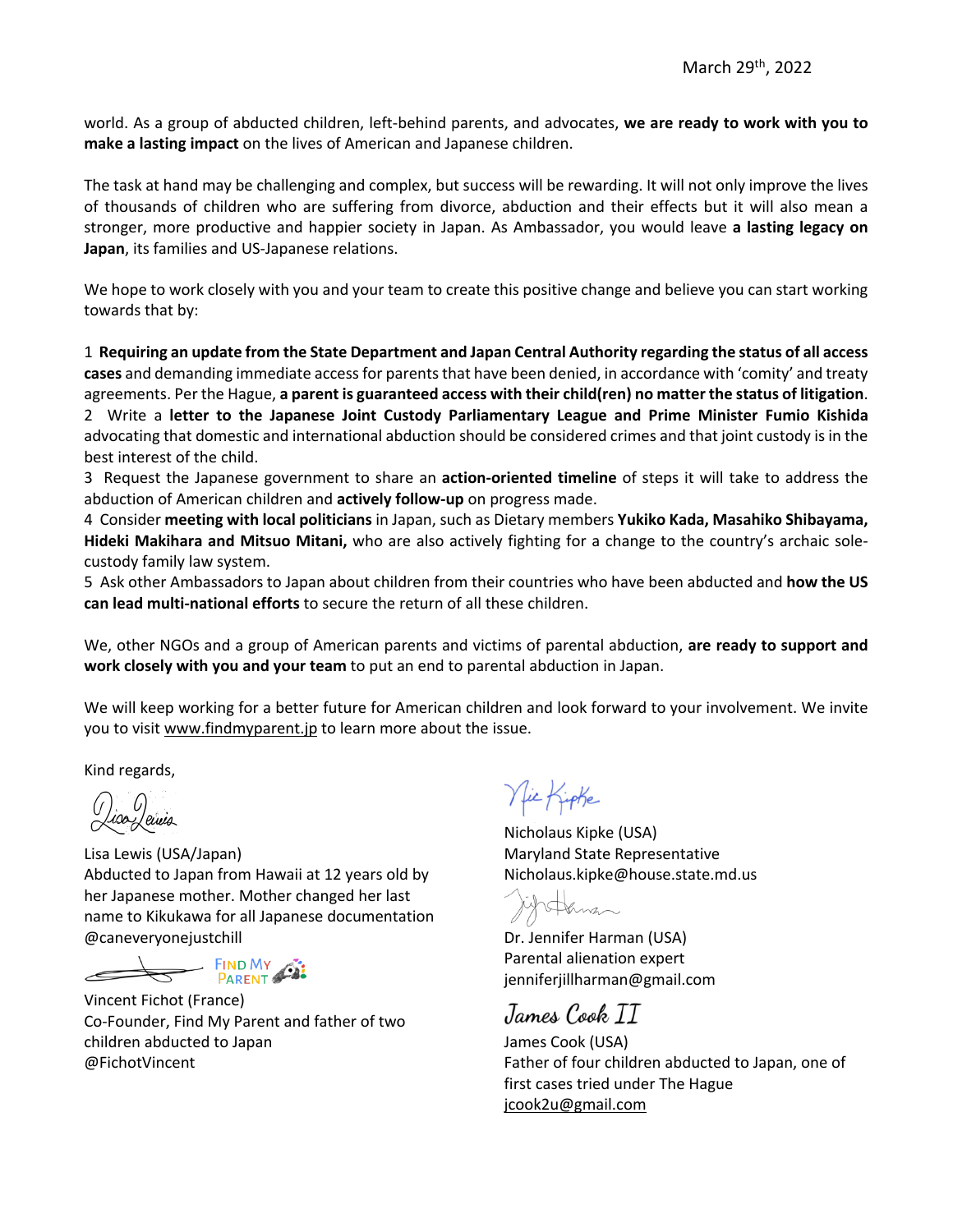### Decribbara

Deanielle Dawra (USA) Co-Founder & Director of Advocacy, Find My Parent deanielle.dawra@findmyparent.org

Enrique Dutiences

Enrique Gutierrez (USA). Co-Founder & CEO, Find My Parent and father of child abducted to Japan enrique.gutierrez@findmyparent.org

## Rachel Endo

Rachel Endo (USA) Mother of two girls abducted to and rescued from Japan moonblum@gmail.com

Regardent

Regan Haight, APRN, PMHNP-BC (USA) Family Psychiatric Nurse Practitioner Mother of two children abducted to and rescued from Japan reganhaight@gmail.com



Joan Kloth-Zanard (USA)

Executive Director PAS Intervention Joan@pas-intervention.com

### Laurent J. La Brie

Laurent J. La Brie (USA) Executive Director of Keep Our Kids Home International @keepourkidshome

Miles Whitaker (USA) Father of children abducted in Japan maichan.aikido@gmail.com

maichan.aikido@gmail.com Aavid Wallas

David Wallace (USA) Father of child abducted in Japan hereisdavid@gmail.com

Diane McGee

Diane McGee (USA) Mother of children abducted in Japan @McGeeDianemcgee

Brian Buzet

Brian Duzet (USA) Father of abducted child, Head of Find My Parent's Community Advisory Board and Executive Director of Wendy Samantha Foundation @MomKidnappedMe

Jacol Councel Find Legal Counsel, Find My Parent jack.pogosian@findmyparent.org

Basil Sharaf (USA) Father of three abducted daughters basil@ZaynaSirineCamila.com

Flora Sr

Fiona Su (USA) Data Analysis Intern, Find My Parent fiona.su@findmyparent.org

Komas Suzuto

Komae Suzuki (Japan) Mother of two children abducted in Japan yabekomasuzu@gmail.com

Mother of two childre abducted in Japan  $\mathcal{L}$ oyamada0120@yahoo.co

#### Kenichiro Iso

Kenichiro Iso (Japan) Father of two children abducted in Japan kenichiro.iso@icloud.com

mapps that subject

Masaki Matsubara (Japan) Father of child abducted in Japan mmatsubara@tullettprebon.co.jp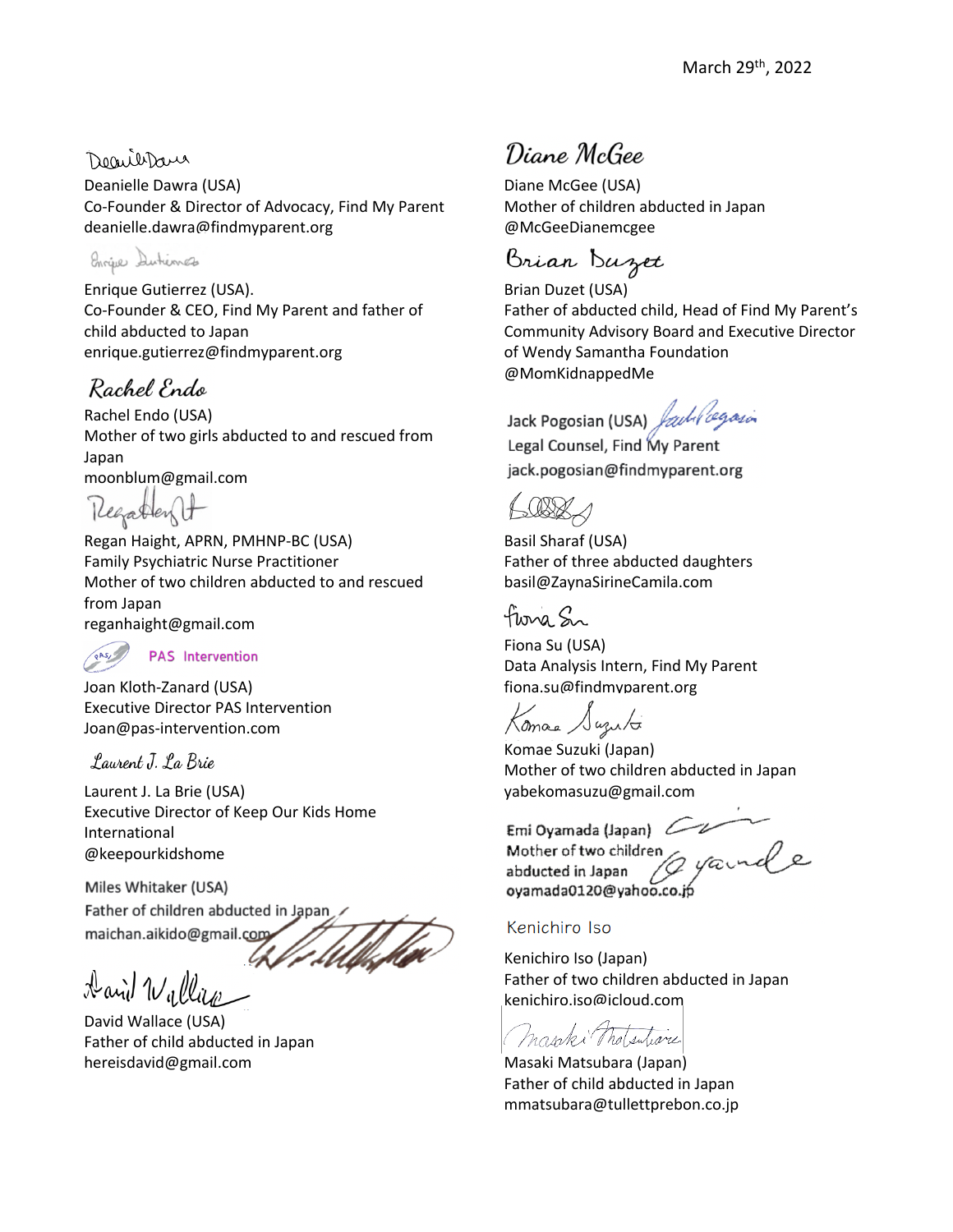

Henrik Teton (Canada) Father of son abducted to Japan tiaremaorihmt@icloud.com @BringTakayaHome

Janis James, (UK) CEO of Good Egg Safety CIC and Founder of Parental Alienation UK enquiries@parentalalienationuk.info

Piero Carninci (Italy Father of daughter abducted to Japan

carninci@gmail.com

Joshua Lacoste (Australia) Father of son abducted in Japan Josh.lacoste1@gmail.com

# Peter Horniak

Peter Horniak (Australia) Father of daughter abducted in Japan pjhorniak@gmail.com

 $R$ Kig

Randolph Kavanagh (Australia) Father of daughter abducted in Japan Randy.kav@hotmail.com

David Fleming

David Fleming (Australia) Father of three sons abducted in Japan Kamashininoyari@gmail.com

\_\_\_\_\_\_\_\_\_\_\_\_\_\_\_\_\_\_\_\_\_\_\_\_\_\_\_\_\_\_\_\_\_\_\_\_\_\_\_\_\_\_\_\_\_\_\_\_\_\_\_\_\_\_\_\_\_\_\_\_\_

End of letter

Muloelle

Michael Cohen (Australia) Father of son abducted to Japan floccinaucinihilipilification@gmail.com

Tomas Savickas (Lithuania) Father of child abducted in Japan & Podcast Host, Find My Parent tomas.savickas@findmyparent.org http://gabrielesavickas.com

## Sung-June Bae

Sung-June Bae (Republic of Korea) Father of child abducted in Japan NGO: Association for the protection against Japan Child Abduction https://www.facebook.com/NITALBO.Korea sungjunebae@gmail.com

Maria Moriyama (Sweden) Mother of daughter abducted in Japan mariamoriyama896@gmail.com

mariamoriyama896@gmail.com llumita

David Urresti Chiu (Mexico) Father of son abducted in Japan david\_chiu2002@hotmail.com



Sathyvelu Kunashegaran (Malaysia) COO & Podcast Director, Find My Parent https://findmyparent.org/category/youredouble/